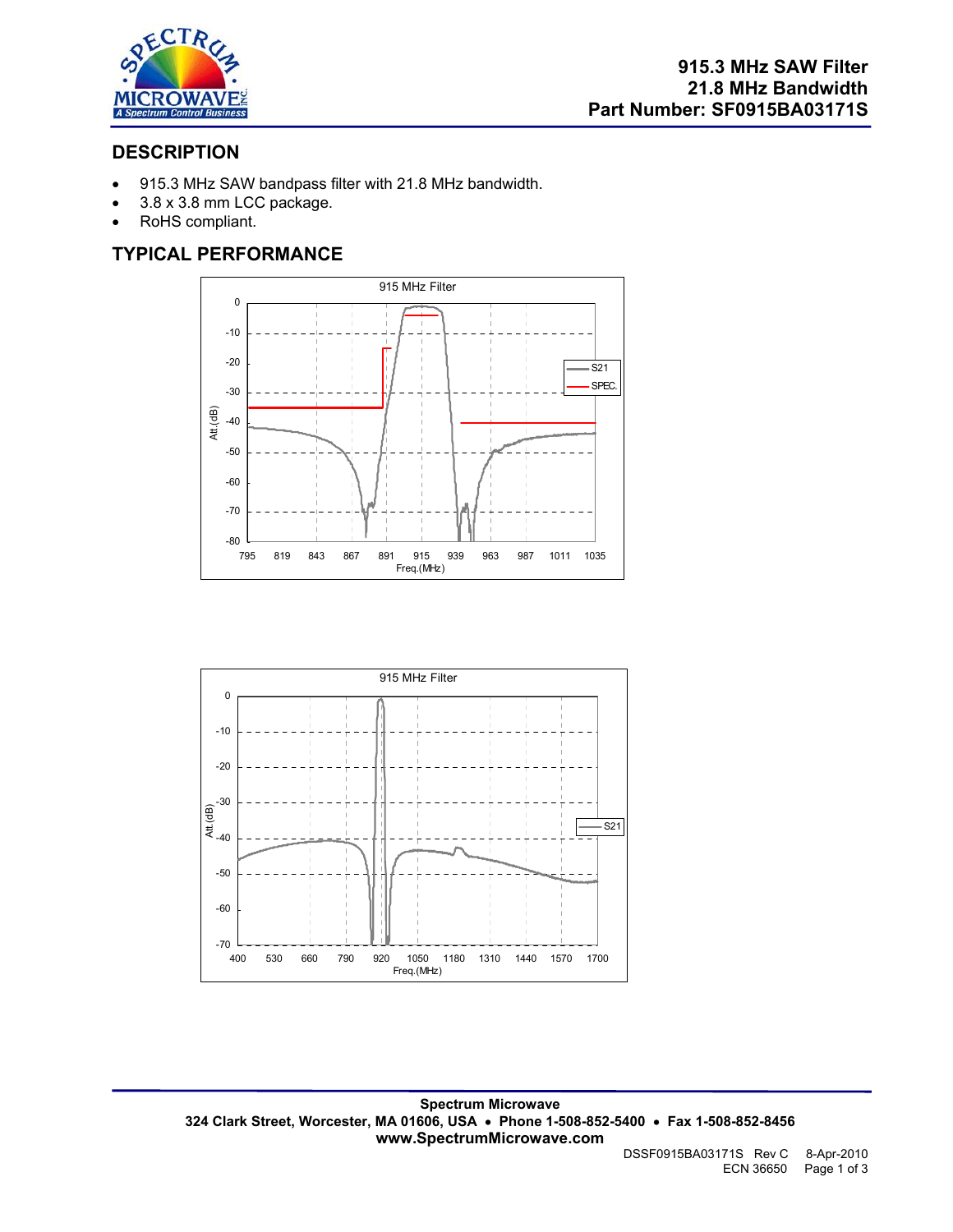

### **SPECIFICATION**

| <b>Parameter</b>                              | <b>Min</b> | <b>Typ</b> | <b>Max</b> | <b>Units</b> |
|-----------------------------------------------|------------|------------|------------|--------------|
| Center Frequency, F <sub>c</sub> <sup>1</sup> |            | 915.3      |            | MHz          |
| Insertion Loss at Fc                          |            | 2.8        | 3.5        | dB           |
| Lower 3 dB Band Edge <sup>2</sup>             |            |            | 904.4      | MHz          |
| Upper 3 dB Band Edge <sup>2</sup>             | 926.2      |            |            | MHz          |
| Group Delay Variation (904.4 to 926.2 MHz)    |            | 40         | 80         | ns           |
| Amplitude Variation (904.4 to 926.2 MHz)      |            | 1.8        | 3          | dB p-p       |
| Attenuation at 894 MHz                        | 20         | 25         |            |              |
| Attenuation (200 to 888.3 MHz) <sup>2</sup>   | 35         |            |            | dB           |
| Attenuation (888.3 to 894 MHz) <sup>2</sup>   | 15         |            |            | dB           |
| Rejection (942.3 to 1400 MHz) <sup>2</sup>    | 40         |            |            | dB           |
| Input/Output Return Loss At Fc                |            | 13         |            | dB           |
| Temperature Coefficient of Frequency          |            | -36        |            | ppm/°C       |
| Source/Load Impedance                         |            | 50         |            | ohms         |
| <b>Ambient Temperature</b>                    |            | 25         |            | $^{\circ}C$  |

Notes: 1. Defined as the average of the lower and upper 3 dB frequencies at room ambient. 2. All dB levels are defined relative to the insertion loss.

### **MAXIMUM RATINGS**

| Parameter                          |     | Max   | Units  |
|------------------------------------|-----|-------|--------|
| Storage Temperature Range          | -40 | 85    | $\sim$ |
| <b>Operating Temperature Range</b> | -20 | 75    | $\sim$ |
| Input Power Level                  | -   | $+15$ | dBm    |

# **MATCHING CIRCUIT**



Note: Matching components are not required.

**Spectrum Microwave 324 Clark Street, Worcester, MA 01606, USA** • **Phone 1-508-852-5400** • **Fax 1-508-852-8456 www.SpectrumMicrowave.com**